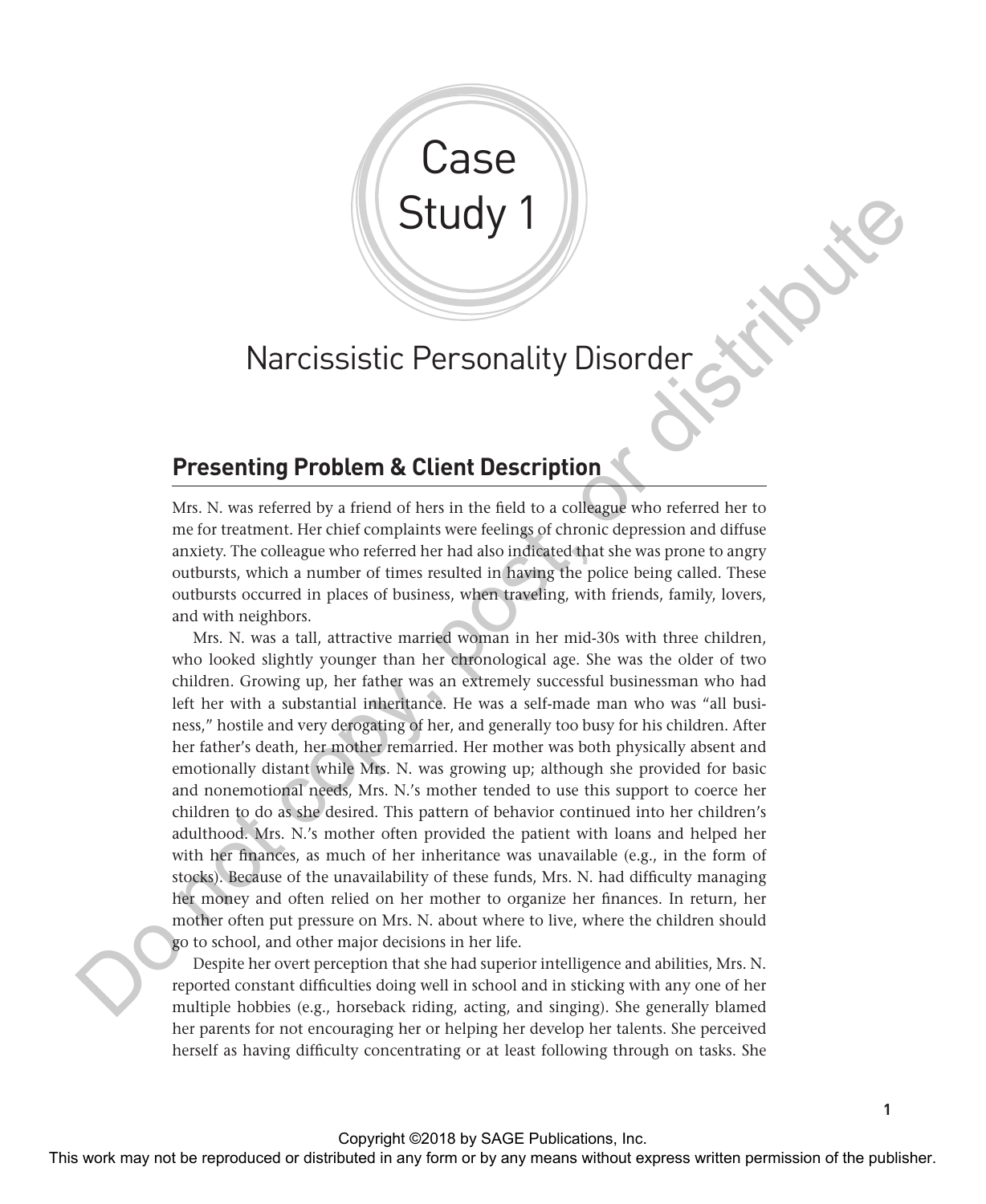felt easily bored or frustrated with whatever she was doing. Despite her difficulties with money, she tended to hire assistants to carry out the more mundane aspects of her work and hobbies (e.g., she hired someone to take her horseback riding for exercise because she found having to do so boring and an imposition). Her difficulties sticking with hobbies were sometimes made worse due to angry outbursts she would have with friends, colleagues, or others involved in these activities. She would frequently change her mind with regard to which hobbies were most important to her and where she wanted to invest her time and efforts. She once sold a horse she owned because she had not ridden it in years, and then a few days later bought another after she saw a new horse she admired. The result of these patterns was that as she entered her 30s, she had not yet developed expertise in any one area nor did she have a stable sense of what she wanted to do with her life.

To gain the approval of her parents, she married a man who, while supportive of her and tolerant of her rages, was unable to provide sufficiently for the family, in part because he was disproportionally responsible for the children, and in part because he was probably identity diffuse himself. Her inheritance and support from her mother provided for the family and allowed both her and her husband to live comfortably but without steady career investments. She felt terribly put out by having children, found them to be quite a burden, yet needed them as an excuse for not having invested in a career path nor achieved tangible successes.

In addition to depressed mood and diffuse anxiety, the patient reported angry outbursts, significant alcohol and marijuana use, fleeting concerns about rapidly shifting interests, and unhappiness with the lack of success in her life. She was heavily involved with drinking and marijuana use. She felt considerably activated by routine situations and demands, and saw the alcohol and drug use as ways of dampening her internal experience. She shared that her husband was concerned that she was too disconnected from the children and overly frustrated with them, frequently losing her temper with them over rather developmentally normal stresses. By all appearances, she was quite brittle and needed much support. In addition to her mother's financial and logistical support, she had a housekeeper, gardener, au pair, and a number of babysitters to help her maintain the household and take care of the children. Additionally, her husband did not work regularly and was the primary caregiver who not only took care of the children's emotional needs but also brought them to all their lessons. he work and hobits (e.g., the hird contours to take he howest similarly or searches the posterior and with the<br>dots are because the bulk the state in the state of the state in the<br>dots were sometimes made worse det to any

At times, Mrs. N. believed that her children and "unsupportive" husband were responsible for her "not making it" or becoming famous, and she had frequent fantasies of leaving her family and "making it big." She attended acting workshops and sang in a series of local bands, occasionally developing crushes on fellow actors or band members, particularly younger men. Sometimes these crushes resulted in affairs, sometimes in unrequited love relationships. She often fantasized about leaving her family and touring Europe with a younger man who would produce her music and help her achieve fame and fortune.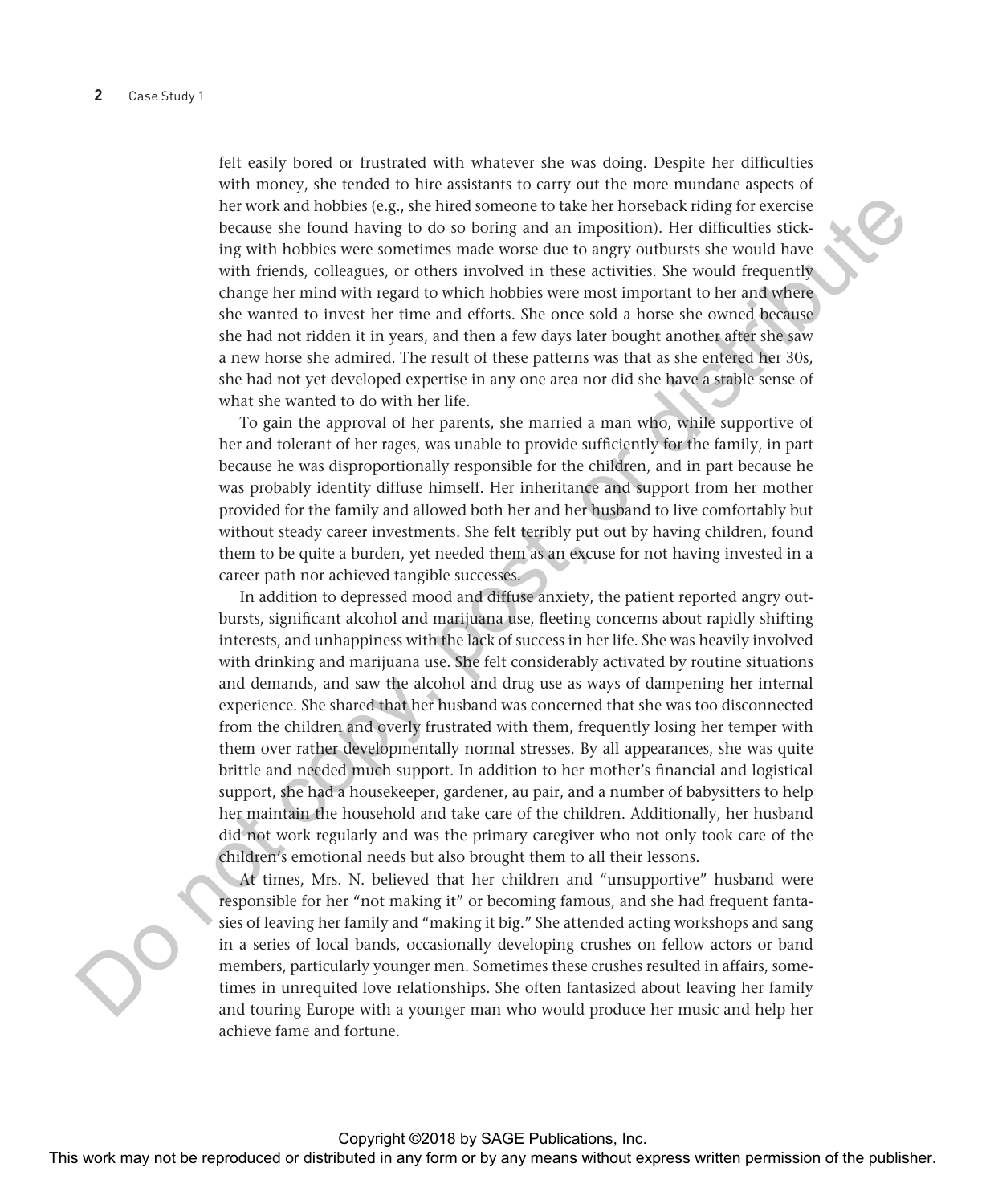### **Case Formulation**

The case formulation for this patient was derived over a number of sessions using Kernberg's (1984) structural interview. This is a psychiatric interview designed to elicit information in order to make a differential diagnosis between those with personality disorders and those with neurotic-level functioning (as well as those organized at a psychotic level). The diagnosis and case formulation are based on a synthesis of reported and observed clinical symptoms, inferred intrapsychic structures based on the content and organization of narrative data, and the quality of the therapeutic relationship as experienced by the interviewer. During the structural interview, the clinician obtains the following information: mental status, a complete symptom picture, the patient's current function, and the patient's sense of self and others. The structural interview is not only important in establishing a diagnosis and case formulation with personality disordered patients, but it is useful in gathering information that can be shared with the patient when providing feedback and in developing collaborate goals for the psychotherapy. The case formulation for this patient was derived over a mature<br>of non-distribution in order to describute the state of the state of the<br>state of the state of the state of the state and those with mention as<br>determined to

From the data that emerged, it became clear that despite her complaints, Mrs. N. did not meet criteria for any axis I disorder. Although there were some somatic symptoms, she did not have any of the neurovegetative symptoms of depression, nor did she report feelings of worthlessness or excessive or inappropriate guilt or recurrent thoughts about death. She did report depressed mood and occasional loss of interest in activities, but these states were variable, fleeting, and typically in response to a perceived interpersonal slight. In fact, rather than being anhedonic, she was particularly self-indulgent and pleasure seeking. Likewise, she did not meet criteria for dysthymia or depressive personality disorder, bipolar disorder, or an anxiety disorder.

Although at times she displayed elevated, expansive, and irritable moods, they never lasted at least a week (or even 4 days for a hypomanic mood); instead, these symptoms tended to be quite labile, quickly vacillating with depressed mood states as is more characteristic of personality disorders (Henry et al., 2001; Koeingsberg et al., 2002). This pattern was chronic as opposed to being present in discrete episodes as is the case with bipolar disorders. With regard to generalized anxiety disorder (GAD), her anxiety was diffuse, free floating, and variable. Her anxiety was also imbued with irritability and impulsivity, and the GAD diagnosis was contradicted by a variable presence of anxiety and long periods of lack of any anxiety, even in the face of anxietyprovoking situations. Although she had described an occasional panic attack, she did not meet criteria for the disorder.

As she discussed her functioning, she described situation after situation in which she flew into rages and made outrageous verbal attacks on those she was close to as well as strangers she encountered. She would fly into rages against her parents, her husband, her children, the au pair, her auto mechanic, her singing and acting coaches, lovers, and countless others. No one was safe from her wrath. On the section in which patients are asked to describe themselves and others, consistent with Kernberg's (1984)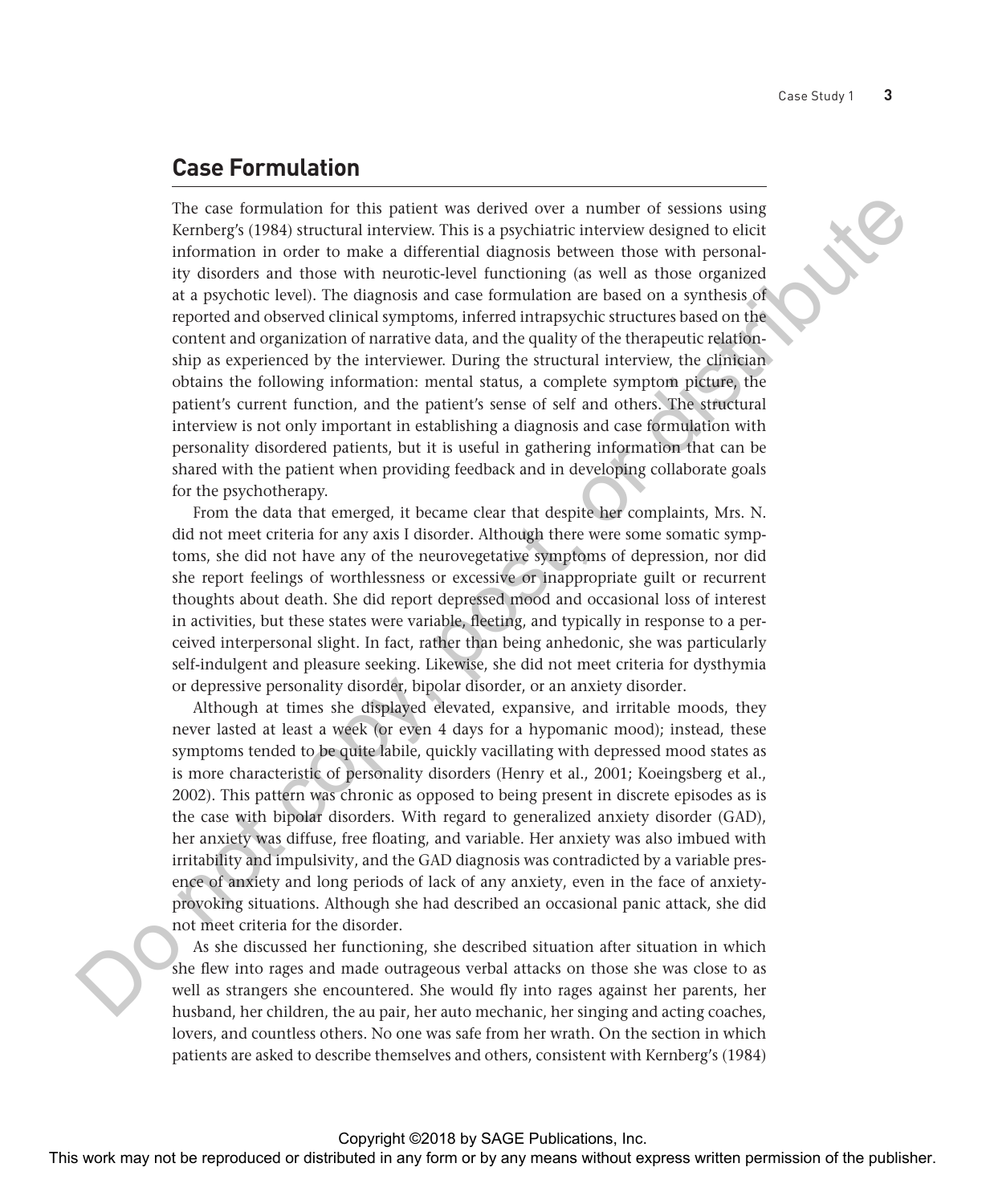theory, Mrs. N. was able to provide a relatively intact and coherent, if grandiose, description of herself, whereas her descriptions of others were quite impoverished. In terms of narcissistic personality disorder (NPD), she clearly displayed a pervasive pattern of grandiosity in her fantasy and behavior, a need for admiration, and described instances of clear lack of empathy for others. With regard to specific criteria, she (1) displayed a sense of self-importance that was exaggerated in terms of her achievements and talents, and she certainly expected to be recognized as superior without commensurate achievements; (2) described being preoccupied with fantasies of unlimited success, power, beauty, and ideal love; (3) indicated that she considered herself to be special and should associate with other special or high-status people; (4) described a clear need for excessive admiration; (5) displayed a sense of entitlement; (6) periodically was interpersonally exploitive; (7) had difficulty recognizing feelings and needs of others; (8) was often envious of others and believed that others were envious of her; and (9) at times behaved or displayed an arrogant, haughty attitude.

Based on her symptom picture, her functioning in work and love, and inferred psychological organization based on the quality of the narrative descriptions of self and others as well as the quality of her relatedness to others, it was felt that the panoply of symptoms she presented with could best be understood as occurring in the context of an NPD diagnosis. This is a woman who aggressively defended against feeling small and inconsequential to her parents—one of whom was hostile and derogating and the other who was cold and disengaged. Understandably, she deeply wanted to be with her parents, to be valued by them, and to be nurtured by them. She was angry with them and others, sensitive to any indication that she was being devalued, and prone to distort benign situations so as to feel belittled. In these situations, she quickly responded with extreme rage that often resulted in her being removed from a situation and/or the dissolution of previously established relationships.

I began working with Mrs. N. using a version of transference-focused psychotherapy (TFP; Clarkin et al., 2006) that was specifically modified for work with NPD. TFP is an empirically supported treatment for borderline personality disorder (BPD), a "near neighbor" disorder. This choice seems warranted due to the high level of comorbidity between BPD and NPD as well as the theoretical connection between NPD and BPD (Kernberg, 1975/1985). Additionally, there is some preliminary evidence that TFP is uniquely efficacious when compared with dialectical behavior therapy and supportive psychotherapy for narcissistic patients (Diamond, Yeomans, et al., in press). Nevertheless, in recent years a number of technical modifications of TFP have been made to accommodate differences in the pathology between these disorders (e.g., Diamond & Yeomans, 2008; Diamond, Yeomans, & Levy, 2011; Diamond, Yeomans, et al., in press; Stern, Yeomans, & Diamond, in press). These technical modifications will be described below. terms of narricular peronality disorder (NPD), the classive distribution in equilibution in the station of terms in terms of the minimization of the minimization of the minimization of the minimization of the minimization

## **Course of Treatment**

I could tell from the onset that I was about to begin a challenging treatment. Mrs. N.'s opening volley to me showed both her aggression and her neediness. The very first thing

Copyright ©2018 by SAGE Publications, Inc.

This work may not be reproduced or distributed in any form or by any means without express written permission of the publisher.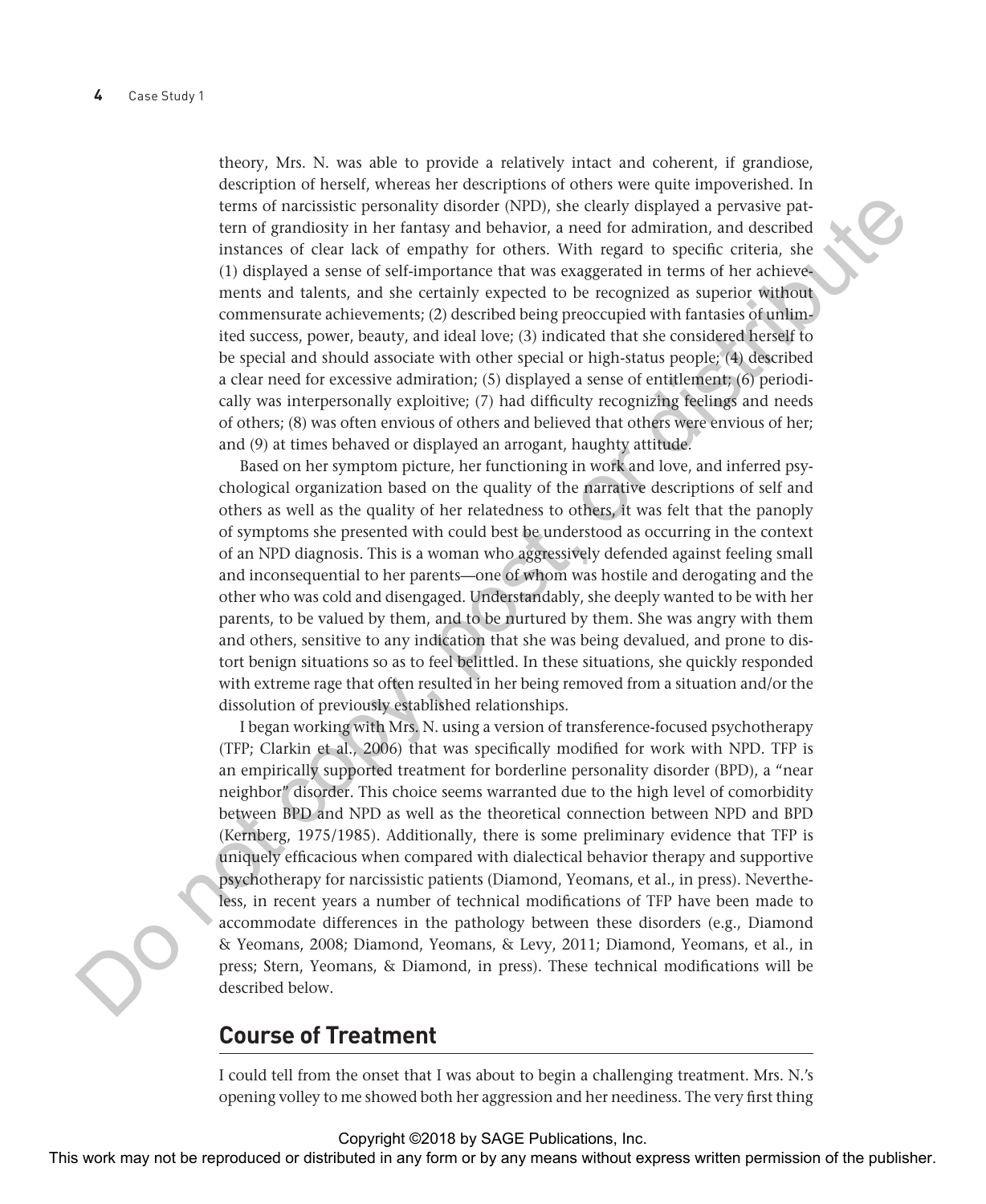she said to me, referring to my office, was "Gee, this is the nicest broom closet I have ever seen," which was quickly followed by reprimands for a series of perceived failures on my part: I had no watercooler in my faculty office, my office was too far from where she had to park, the weather did not suit her. Each of these comments was embedded in an angry "put-out" affect and resulted in my feeling both criticized and sad. She was hostile, but I hypothesized that part of her wanted me to care for her. She wanted me to provide nourishment, intimacy, and atmospheric comfort. And even before I said anything more than "come in," she was angry at me for wanting these things from me. Her comments invited interpretations but to do so would have been too early, too exposing, and too penetrating. She would feel as part of me was feeling—that is, attacked without any good options. Immediately, I had a sense of the link between her neediness and her feelings of abandonment with her aggressiveness and superiority. I felt she wanted these things from me and she was sad that I could not provide them, but she was also angry at me that I had not provided them and that I evoked such desire in her. I also sensed that she took great pleasure in knowing that I was incapable of making a watercooler appear or moving the parking garage. And even if I could get her some water and find her a closer parking spot, I could not change the weather. Thus, it was me who was incapable, not her. on my part: That in o with reconstraintly after, my office, my of the means that the security is the main any particular that the security in the security between the main any particular that the security between the main

This dynamic continued, for as I explained my practice to her, she dismissed everything I said as if I was telling her things she already knew (despite the fact that this was her first therapy). When I told her my fee, she told me that I "would never get rich charging so little." She followed this comment with stories of all the people who wanted a piece of her financially, as if she was made of money and others were corrupt users who wanted nothing more than to have what was rightfully hers. Infused in these comments were my presumed greed (i.e., that I was using her for my financial gain) but also its opposite—that I was not charging as much as I could, and therefore, maybe I was not a greedy money-hungry user. Additionally, she was scoffing at my fee as if it was inconsequential to someone with her money but at the same time expressing her concern that I didn't really care about her besides the money. Early on, it was clear that her communications were complicated and represented a condensation of overt and covert narcissistic concerns.

Despite my experience of the patient as critical of me, she also spoke very glowingly about me, and it became apparent that her experience of me was very different than the way she talked to me. Mrs. N. described multiple situations in which she was hostile, disparaging, and rude toward others, and I experienced her as that way toward me, despite the intermittent idealizations. However, she saw herself as someone others attacked, derogated, coerced, imposed upon, and controlled. She could not acknowledge it, but it seemed to me from her affect and the content of what she was saying that she found me and my questions a terrible imposition. Someone was being imposed upon and controlled, and someone was imposing and controlling, but it was unclear to her who had what roles. She and I in the consultation room, and others outside it, vacillated back and forth in her scenarios.

As we continued the structural interview and I gathered information about her relationships and experience of others, she frequently talked about people in her life

#### Copyright ©2018 by SAGE Publications, Inc.

This work may not be reproduced or distributed in any form or by any means without express written permission of the publisher.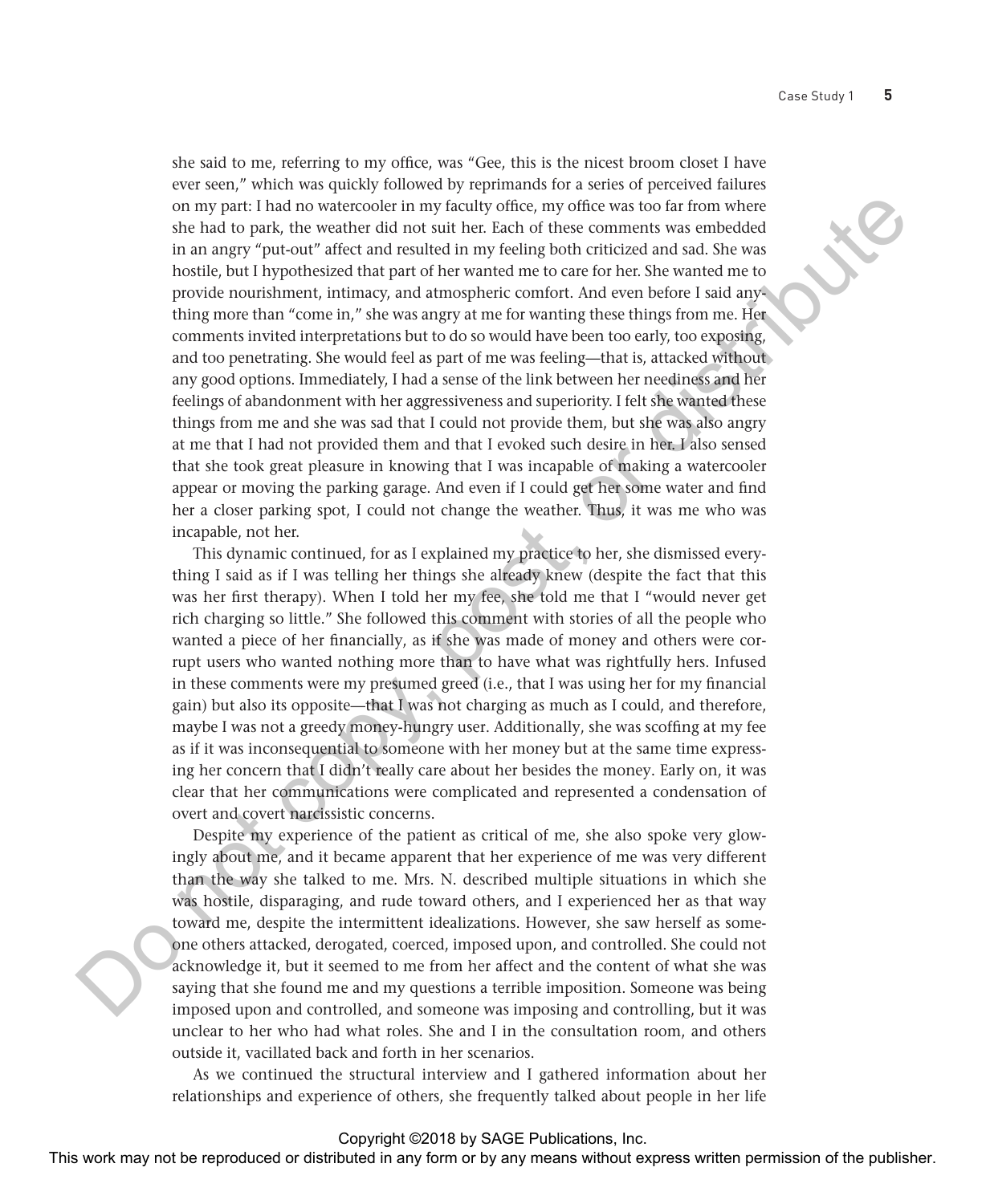that she thought were narcissists or had a personality disorder. She often spoke to me as if we were colleagues discussing her family members who were "our" patients. I began to experience dread about sharing my diagnostic impressions with her. I fretted how she was going to take it and imagined that she might lash out at me and end the treatment (part fear, part wish upon reflection). This was an unusual feeling for me. Although it can be difficult to share a personality disorder diagnosis with patients, it is important that clinicians convey diagnostic impressions in order to collaboratively set the treatment frame. I am not only an advocate of sharing diagnoses with patients but usually feel quite at ease and skilled when doing so. Despite my apprehension, I knew what I needed to do and dutifully did so. I did my best to be tactful and precise in my language and to utilize the material she shared in ways that I thought would resonate with her. To my surprise, she took the news very well. My descriptions of her experience and the psychological rationales I described resonated with her, but most important, despite her disparagement of those she perceived as narcissistic in her circle of family and friends, she disclosed that she had long suspected that she herself was diagnosable for NPD (in fact, she reported that she wondered about this for almost 10 years!). This was an important moment of both reflection and connection between us. We had a shared experience that I could now refer back to as needed. It was not just me who thought she was narcissistic; she too believed this. began to experience dend about sharing we diagnostic impressions with heat. If include the two spins to the interest contract that the main term in the same that the same that the same that the same that the same that the

The discussion of the treatment frame was easier now that we were both on the same page about the problems, and we discussed each of our roles and responsibilities in the treatment as well as the rationale behind them. She was less defensive, but I knew that this state was only temporary. When working with personality-disordered patients, it is important to have a clear discussion of the treatment frame or what is called the *treatment contract* in a TFP model. The contract-setting phase has multiple purposes. First, it educates the patient to psychotherapy. This is important for both the therapy-naïve and therapy-experienced patient because even those patients who have been in multiple treatments may have only minimal understanding of this particular type of therapy, in part because they may have been in therapies that utilized very different stances (e.g., supportive treatment, medication management, or cognitive behavioral therapy).

A second goal of the contract-setting phase is to establish a clear treatment frame that allows the patient and therapist to address and reflect on the material that arises in treatment, including feelings both in and out of session. The treatment contract creates a safe environment for patients that allows their dynamics to unfold with the therapist. By providing structure and clear expectations, it also provides a safe environment for the therapist to work within. Having an explicit agreement of the tasks and responsibilities of each party also provides an avenue for discussing and understanding deviations from the frame or contract. As Diamond et al. (in press) outline more fully, the contract-setting phase is more difficult with narcissistic patients because the expectations and responsibilities confront and limit the patient's grandiosity and omnipotent control and often results in their perceiving the therapist as controlling and imposing. The frame or contract is often initially rejected or tested in ways that

#### Copyright ©2018 by SAGE Publications, Inc.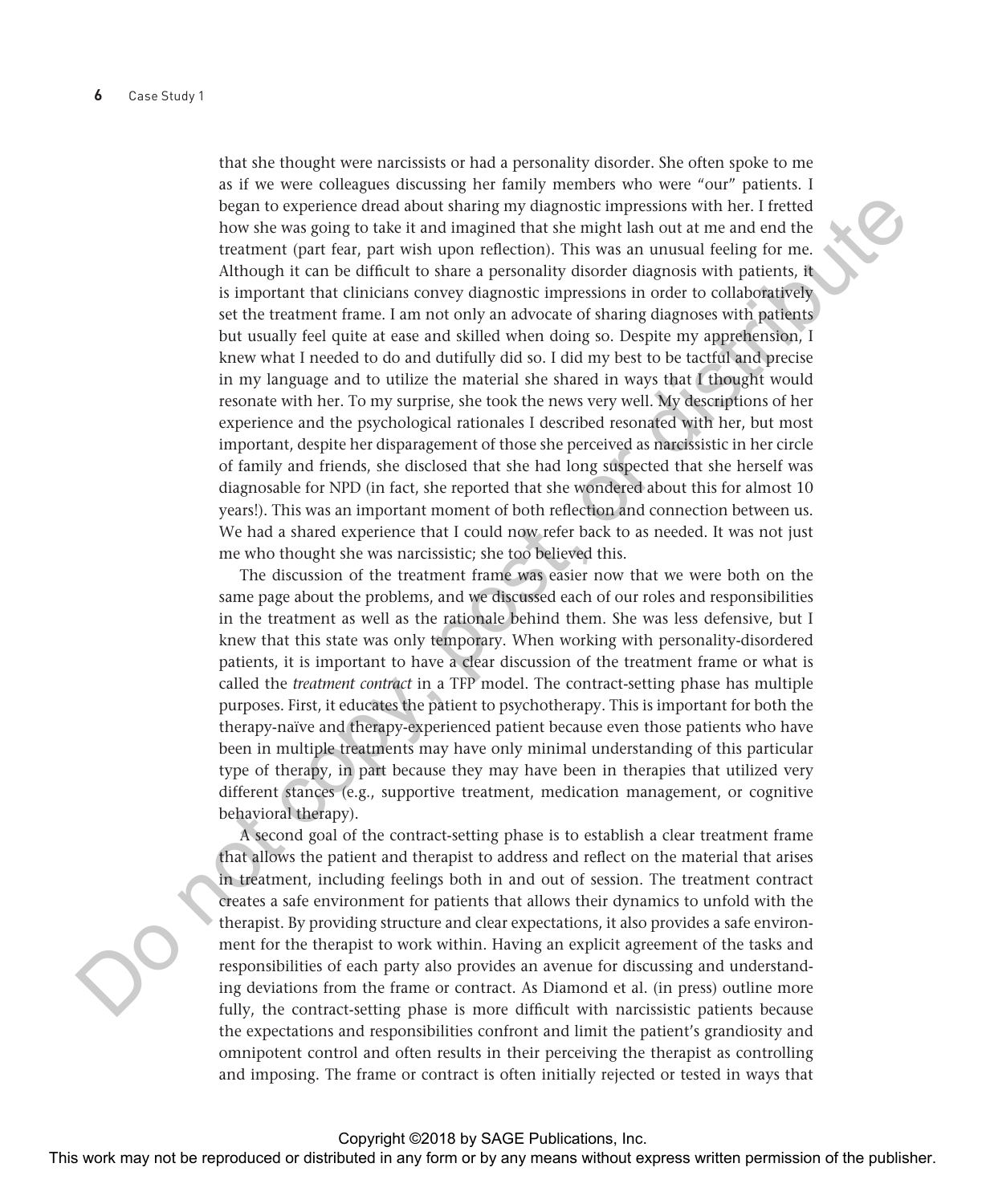may threaten the treatment. It is important when setting the treatment frame with personality disordered patients that the therapist utilize patients' past treatment experiences and relationship patterns to predict the kind of difficulties they might experience in the treatment. It is also important for the therapist to examine a patient's responses to the treatment frame to ensure that he or she is not simply acquiescing to the goals proposed by the therapist but is making a true commitment. With Mrs. N., I stated that although she felt what I was suggesting was reasonable right now, we might predict that at some later time she might feel differently and that it would be important to discuss those feelings as they arise.

It is not uncommon for NPD patients to begin therapy with either a haughty devaluing attitude toward the therapist or conversely with an idealization of the therapist as one who can magically provide solutions to all problems. Both these stances result from the need to sustain the grandiose sense of self and from the envy the patient experiences in relation to others. In both cases, the patient envies the therapist's functioning and psychological health. This conflict often leads the patient to devalue the therapist or aspects of the therapy and to either subtly or explicitly reject the therapist's interventions. In Mrs. N's case, she prefaced every acceptance of what I offered with "Of course." At other times, she made small tweaks to my wording. At still other times, she would reject what I said, only to come in the next week or sometime later and share with me her newfound understanding that was exactly what I had offered earlier but which she had rejected.

One important technique when working with narcissistic patients is to work outside the transference—that is, to discuss the transferences that patients show with people outside the therapy setting. These interpretations can have great immediacy and impact for the patient, and although they have been looked down upon within traditional psychoanalysis, they are consistent with the widening scope model (Bender, 2012). Another useful intervention with this population is to use "analyst-centered" rather than patient-centered interpretations (Steiner, 1994; Stern et al., in press). This type of interpretation focuses on the patient's experience of the therapist, typically in that moment, and is considered analyst or therapist focused because it stops short of interpreting the patient's motives to see the therapist in a particular way. Instead, the therapist allows the patient to hold this view of him or her without immediately challenging it, facilitating the examination of the patient's experience of the therapist more deeply and thoroughly. These extratransferential and therapist-centered interpretations with a focus on the patient's affective experience are ideally experienced by patients as validating but should not be delivered in a way that reinforces patient distortions. This is accomplished by maintaining technical neutrality and attending carefully to one's word choices and paralinguistic communication. From this nonjudgmental stance, therapists comment on patients' representation of experience rather than actual reality; over time, therapists introduce an alternate perspective that facilitates a more integrative sense of self and other. For example, a therapist might say: "When I asked about X, you experienced me as attacking you, rather than seeing me as concerned." The value of providing such validation while simultaneously providing increases and estimated the hard of infrastration particle the kind of diffraction there were the theorem at the text of the content of the content of the content of the content of the content of the state in the state is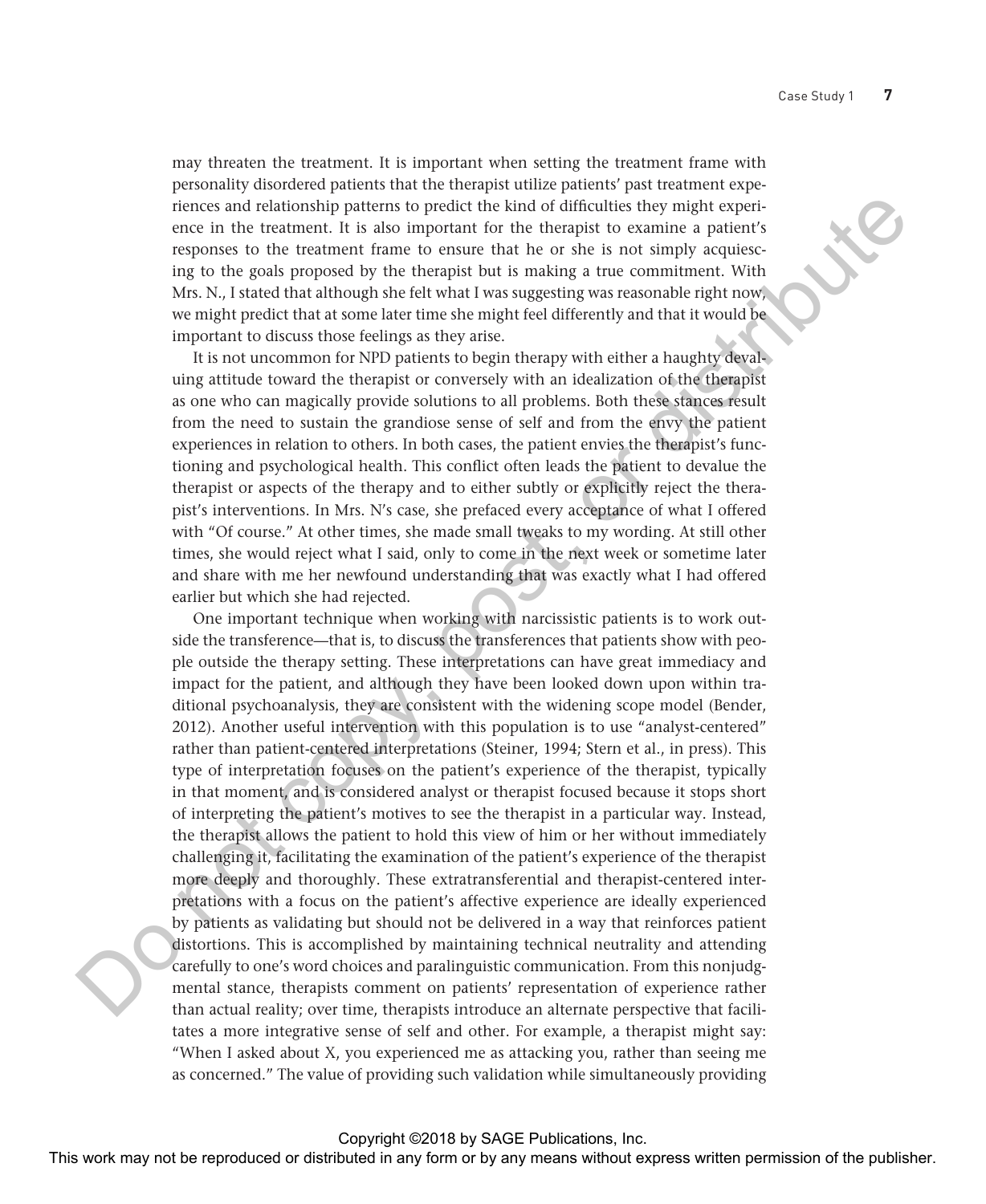an alternative perspective in a gentle and matter-of-fact manner is that it invites reflection in a nonthreatening manner, and provides a base from which to build deeper understandings of the patient's experience. In this way, a therapist-centered interpretation, like extratransferential work, is preparation for a later transference analysis and transference interpretations.

These techniques were central to my work with Mrs. N. One theme that presented itself repeatedly was her sense that her various doctors and assorted helpers were not providing relief but instead making her worse. Over the course of weeks, she described how the various ministrations of her trainer, masseuse, chiropractor, and dentist left her feeling in pain. This led to discussions about whether she might be feeling the same about our work—that although she recognized that she was "getting better," including experiencing more satisfying family relationships, she might also feel that there was a terribly painful downside to therapy. Over time, we were able to focus more on the transference and she found it more tolerable to discuss our relationship and possible distortions of it. This discussion led to deeper discussion about whether the work we were doing and the improvements she was experiencing were worth the effort, especially given her continued feeling that I was imposing my expectations on her.

Another turning point in the therapy came after I charged her for a missed session. The first few sessions after she received the bill were unremarkable, but a few weeks later she brought up how angry she was that I would charge her for a missed session. She reminded me that she had been up late the night before performing at a local venue and had overslept. We explored how she had held this feeling for a few sessions and the reasons why she might not have told me right away. It became clear that she wanted to protect me from her wrath and that only weeks later could she even broach the subject without flying into a rage. We discussed her need to protect me and her fear that I might cower, be destroyed, or abandon her. The fact that I could tolerate her anger, discuss it openly, not act defensively, and not retaliate was important to helping her integrate her own feelings into a productive discussion. I modeled maintaining a thinking stance in the context of an affect storm. We discussed how part of her worried about my motivations and whether I was only interested in her money. I wondered aloud if one could be interested in being compensated for one's time but also concerned about and wanting to be helpful to another. understanding and the patient) experience, In this way, a freepricatented interpret<br>signal matrix and the patient signal matrix and the symmetric matrix and the matrix and the matrix controlled interpret<br>interpret interpr

The main vehicle for change in the treatment was being vigilant for indications of mental shifts that provided momentary windows into Mrs. N.'s more reflective, nondefensive spaces. The occurrence of these shifts between grandiose self states and depressed, defeated, and vulnerable states are difficult to predict. Nonetheless, these are highly valuable opportunities and the therapist must be vigilant for them and seize these moments. With Mrs. N., these moments came frequently and we developed a shared responsibility for noticing their occurrence and reflecting and exploring them. As we explored them in the context of her discussions of others, she also gained more awareness of when she was having this experience in relation to me and more tolerance for our examining her experience of me not as truths but as representations of me that might include distortions similar to the ones she had about others in her life.

#### Copyright ©2018 by SAGE Publications, Inc.

This work may not be reproduced or distributed in any form or by any means without express written permission of the publisher.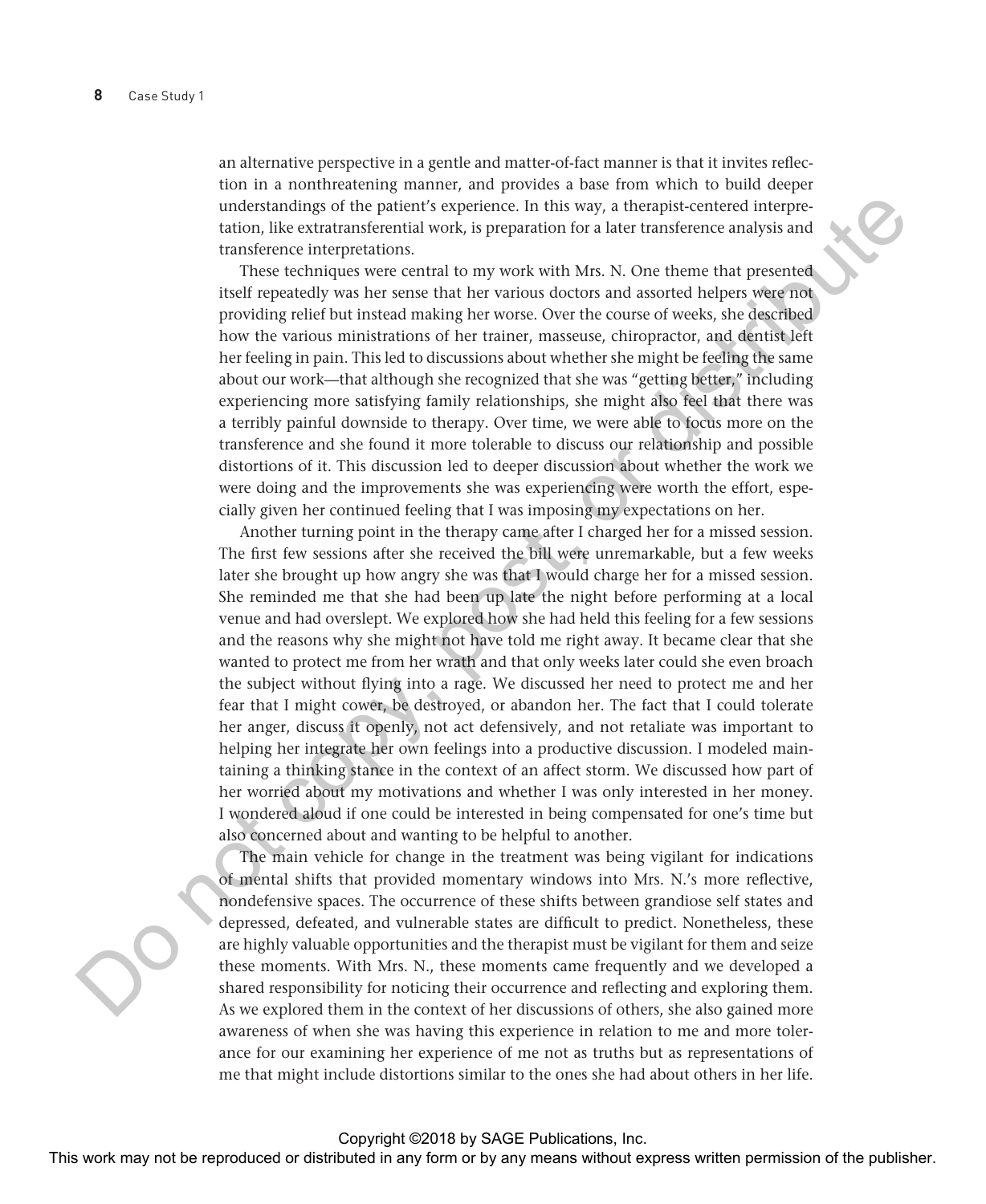One aspect that the therapist needs to be prepared for as the NPD patient improves is the true feelings of depression that arise with a more integrated experience and a greater capacity to take responsibility for one's behavior and mistakes. As Mrs. N. improved, she began to feel closer to her husband and children. She increasingly described more satisfying interactions with her children and delighted in their genuine appreciation of her. She began to be more attracted to her husband, ended affairs, and lost interest in potential other relationships. She also became more forgiving toward her parents, recognizing that they did the best they could and that they had experienced difficult childhoods themselves. She also recognized that, despite their shortcomings, they wanted the best for her and her sibling. However, she also began to feel very depressed and even guilty about missed opportunities with her family and her past behavior toward them. This represented a new stage in the treatment. a genter capacity to ske responsibility for one for behavior and missions. As Mrs. N.<br>
improved, since behavior and mission channel and children. Since increasingly<br>described more consisting that the points of the signar

#### **Outcome and Prognosis**

Over the course of the treatment, Mrs. N. made a number of concrete, tangible, and clinically significant improvements. These included marked decreases in frequency and intensity of angry outbursts, alcohol and marijuana use, and feelings of detachment from her family. In addition to these changes, she showed a marked increase in her tolerance for distressing thoughts and feelings, motivation to work and capacity for ordinary functioning, and time spent with her children and husband.

In sum, Mrs. N. is now more productive at work, getting along better with coworkers, happier and more engaged with her children and husband, and happier in general. She is drinking socially but not smoking marijuana. Although she still feels tension quite often, she nonetheless is in much better behavioral control and only rarely loses her temper. Her internal experience of herself and others still is inconsistent at times and she is not completely free from symptoms of NPD. However, she is on the path toward more stable, realistic, and positive experiences of herself and others, and her prognosis is much better than when she entered treatment.